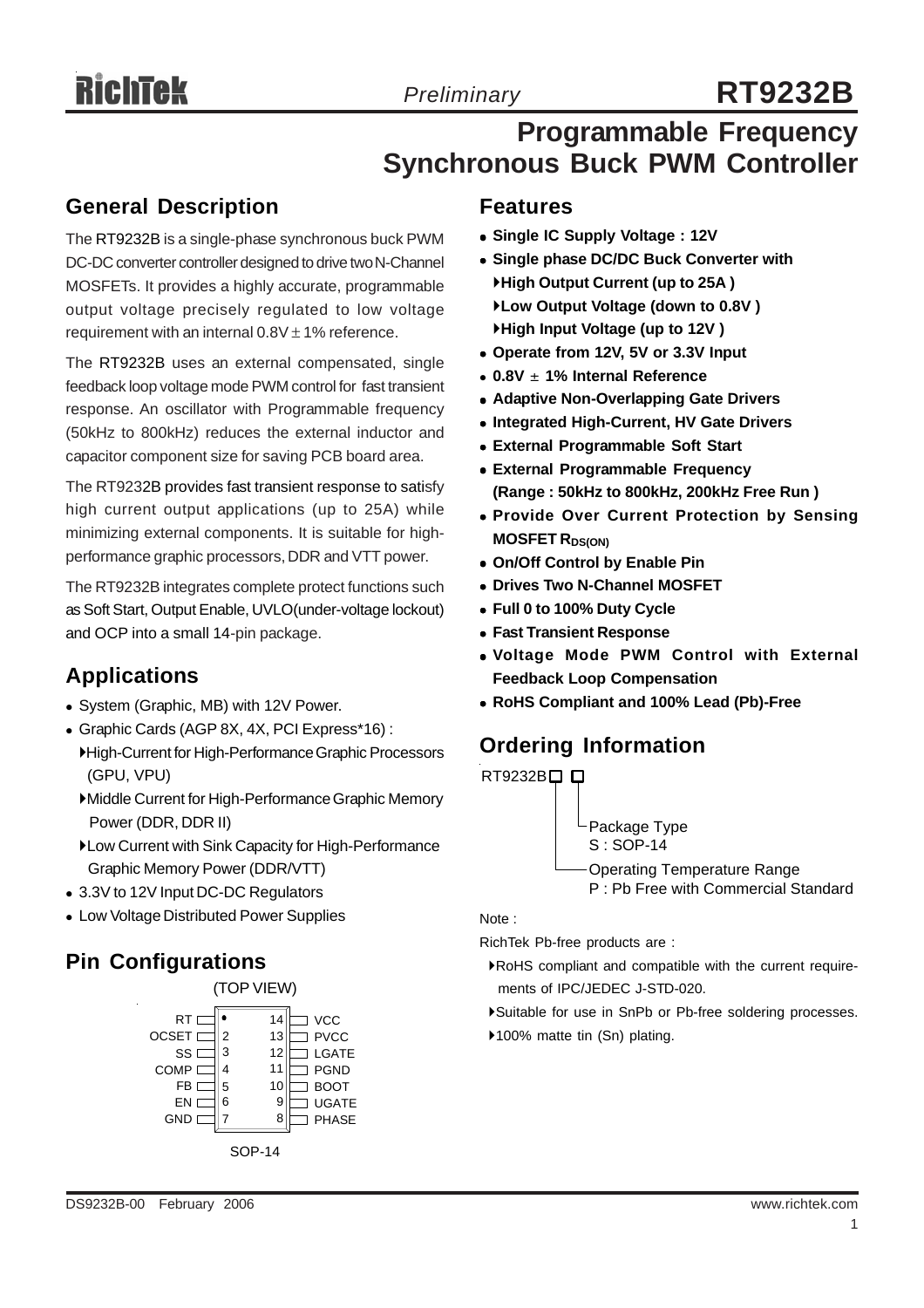# **Typical Application Circuit**



# **Functional Pin Description**

| Pin No.        | <b>Pin Name</b> | <b>Pin Function</b>                          |  |  |
|----------------|-----------------|----------------------------------------------|--|--|
| 1              | RT.             | <b>Oscillator Frequency Setting</b>          |  |  |
| $\overline{2}$ | <b>OCSET</b>    | Set Over Current Protection Triggering Level |  |  |
| 3              | SS              | Soft Start Time Interval Setting             |  |  |
| 4              | <b>COMP</b>     | <b>Feedback Compensation</b>                 |  |  |
| 5              | FB.             | Voltage Feedback                             |  |  |
| 6              | EN              | Chip Enable (Active High)                    |  |  |
| $\overline{7}$ | <b>GND</b>      | IC Signal Reference Ground                   |  |  |
| 8              | <b>PHASE</b>    | <b>Return Path for Upper MOSFET</b>          |  |  |
| 9              | <b>UGATE</b>    | <b>Upper MOSFET Gate Drive</b>               |  |  |
| 10             | <b>BOOT</b>     | Input Supply for Upper Gate Drive            |  |  |
| 11             | <b>PGND</b>     | Power Ground                                 |  |  |
| 12             | <b>LGATE</b>    | Lower MOSFET Gate Drive                      |  |  |
| 13             | <b>PVCC</b>     | Input Supply for Lower Gate Drive            |  |  |
| 14             | <b>VCC</b>      | Internal IC Supply (12V Bias)                |  |  |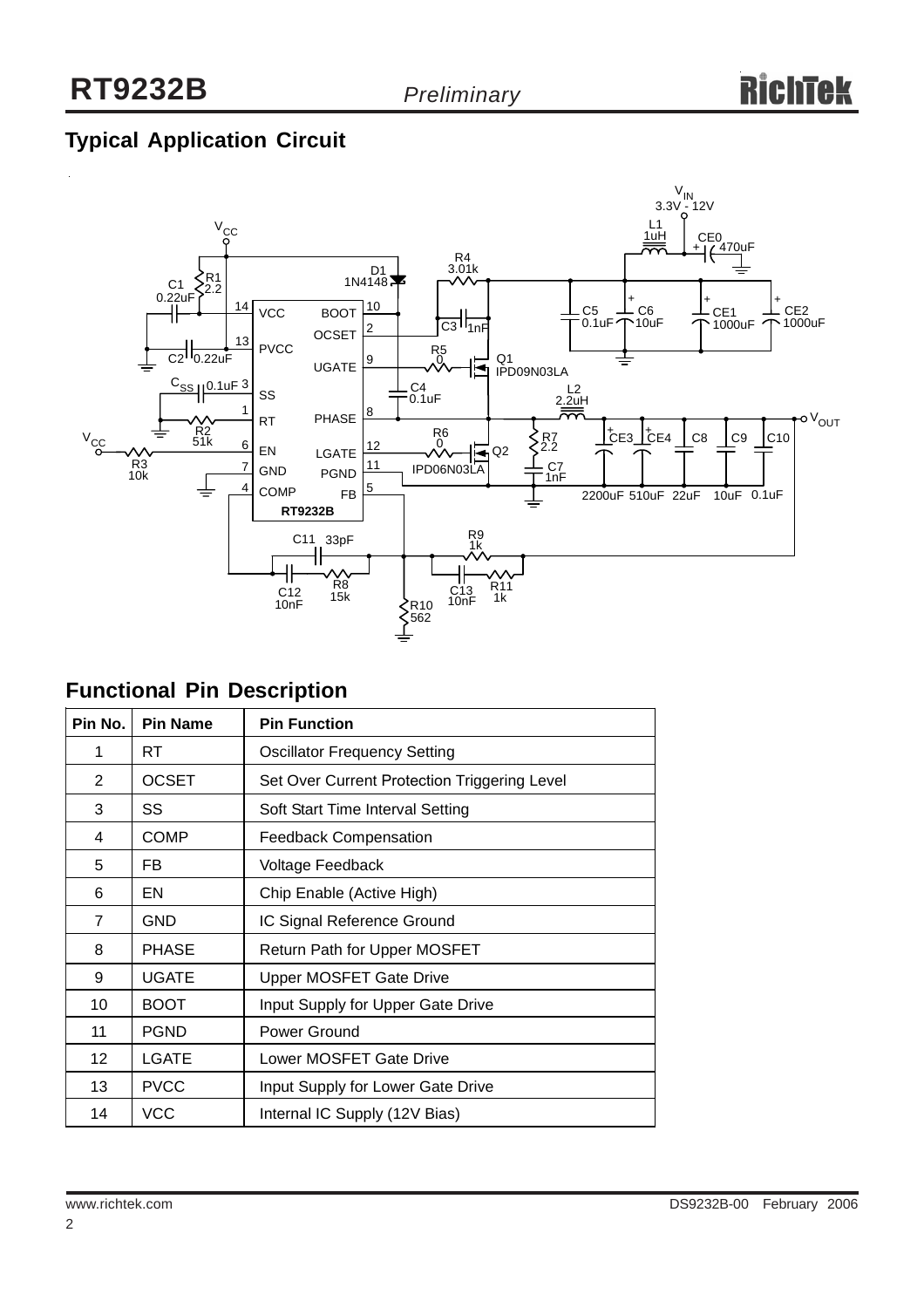# **Function Block Diagram**



# **Operation**

#### **Startup**

RT9232B initializes automatically after receiving both  $V_{CC}$ and  $V_{IN}$  power. Special power-on sequence is not necessary. The Power-On Reset (POR) function continually monitors input supply voltages and enable voltage. POR function monitors IC power via VCC pin and external MOSFET power via OCSET pin. Voltage on OCSET pin is a fixed voltage drop less than  $V_{IN}$ . When voltages on VCC, OCSET, and EN pins exceed their thresholds, POR function initializes soft-start operation. POR inhibits driver operation while EN pin pulls low. Transitioning EN pin high after input supply voltages ready initializes soft-start operation.

#### **Soft-Start**

After POR function releases soft-start operation, an internal 10uA current source charges an external capacitor on SS pin (Css) to 5V. Soft-start function clamps both COMP & FB pins to SS pin voltage & a fixed voltage drop less than SS pin voltage respectively. Thus upper MOSFET turns on at a limited duty and output current overshoot can be reduced. This method provides a rapid and controlled output voltage rise.

#### **OCP**

The OCP function monitors output current by using upper MOSFET R<sub>DS(ON)</sub>. The OCP function cycles soft-start function in a hiccup mode. Overcurrent triggering level can be arbitrarily set by adjusting R<sub>OCSET</sub>. An Internal 200μA current sink makes a voltage drop across  $R_{OCSET}$  from V<sub>IN</sub>. When V<sub>PHASE</sub> is lower than V<sub>OCSET</sub>, OCP function initializes soft-start cycles. The soft-start function discharges  $C_{SS}$  with 10 $\mu$ A current sink and disable PWM function. Then soft-start function recharges Css and PWM operation resumes. The soft-start hiccup restarts after SS voltage fully charges to 4V if the output short event still remains. The converter is shutdown permanently after 3 times hiccup and only restarting supply voltages can enable the converter. The OCP funcion will be triggered as inductor current reach :

$$
I_{L(MAX)} = \frac{I_{OCSET} \times R_{OCSET}}{R_{DS(ON)}}
$$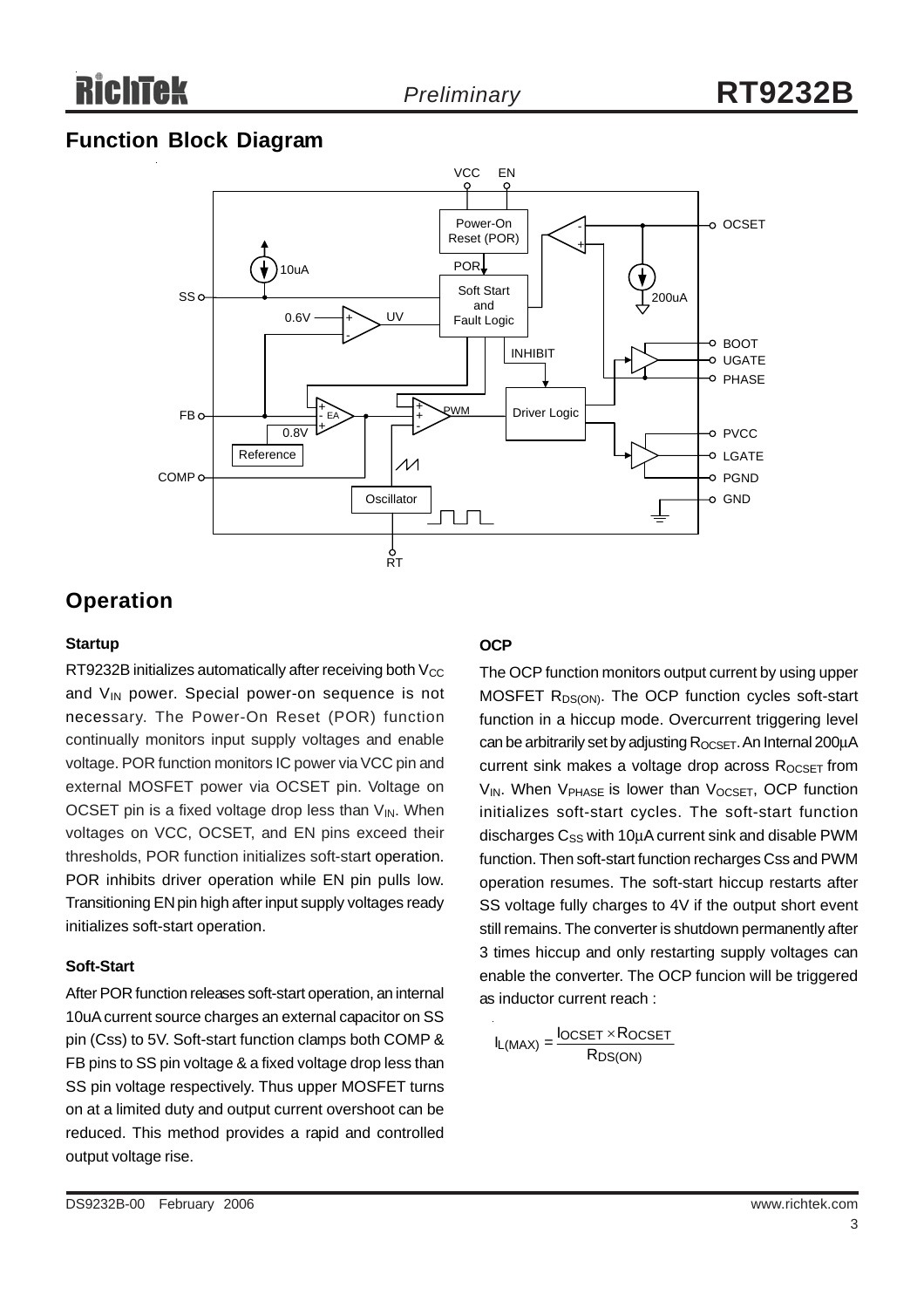To prevent OC form tripping in normal operation, ROCSET must be carefully chosen with :

- 1. Maximum  $R_{DS(ON)}$  at highest junction temperature
- 2. MInimum I<sub>OCSET</sub> from specification table
- 3.  $I_{L(MAX)} > I_{OUT(MAX)} + \Delta I_L/2$

 $\Delta I_L$  = inductor ripple current

#### **Under Voltage Protection**

The under voltage protection function protects the converter from an shorted output by detecting the voltage on FB pin to monitor the output voltage. The UVP function cycles soft-start function in a hiccup mode. When output voltage lower than 75% of designated voltage, UVP function initializes soft-start cycles. The soft-start function discharges Css with 10μA current sink and disable PWM operation. Then soft-start function recharges Css and PWM operation resumes. The soft-start hiccup restarts after SS voltage fully charges to 4V if the output short event still remains. The converter is shutdown permanently after 3 times hiccup and only restarting supply voltages can enable the converter.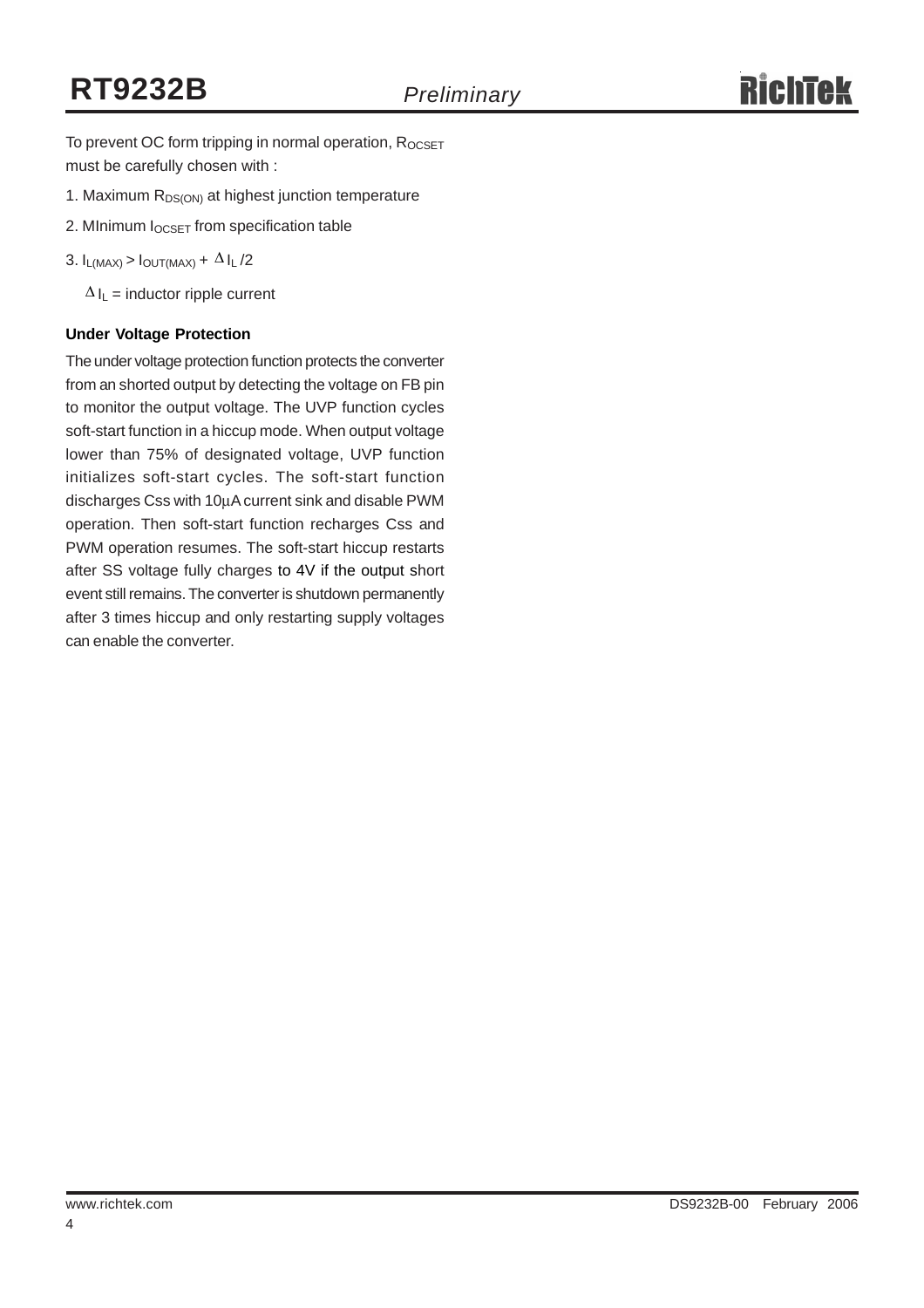# **Absolute Maximum Ratings** (Note 1)

| $\bullet$ PHASE to GND                |  |
|---------------------------------------|--|
|                                       |  |
|                                       |  |
|                                       |  |
| • BOOT to GND                         |  |
|                                       |  |
|                                       |  |
|                                       |  |
|                                       |  |
| • Package Thermal Resistance (Note 4) |  |
|                                       |  |
|                                       |  |
|                                       |  |
|                                       |  |
| • ESD Susceptibility (Note 2)         |  |
|                                       |  |
|                                       |  |

# **Recommended Operating Conditions** (Note 3)

# **Electrical Characteristics**

( $V_{CC}$  = 12V,  $T_A$  = 25°C, Unless otherwise specified.)

| <b>Parameter</b>                    |           | Symbol             | <b>Test Conditions</b>            | Min   | Typ.                     | <b>Max</b>    | <b>Units</b> |
|-------------------------------------|-----------|--------------------|-----------------------------------|-------|--------------------------|---------------|--------------|
| V <sub>CC</sub> Supply Current      |           |                    |                                   |       |                          |               |              |
| Nominal Supply Current              |           | $_{\text{Lcc}}$    | $EN = V_{CC}$ , UGATE, LGATE open | --    | 3                        |               | mA           |
| <b>Power-On Reset (POR)</b>         |           |                    |                                   |       |                          |               |              |
| V <sub>CC</sub> Rising Threshold    |           | V <sub>CC_ON</sub> | $V$ OCSET = 4.5V                  | 8.4   | $\overline{\phantom{a}}$ | 10.4          | $\vee$       |
| Power On Reset Hysteresis           |           |                    | $V$ <sub>OCSET</sub> = 4.5V       | 0.3   | 0.7                      | $\sim$ $\sim$ | V            |
| OCSET Rising Threshold for start up |           | VOCSET_ON          |                                   | --    | 1.5                      | 2             | $\vee$       |
| Enable Input Threshold (ON)         |           | V <sub>EN_ON</sub> | $V_{OCSET} = 4.5V$                | --    | $- -$                    | $\mathbf{2}$  | V            |
| Enable Input Threshold (OFF)        |           | $V_{EN, \_$ OFF    | $V$ OCSET = 4.5V                  | 0.8   | --                       | --            | V            |
| <b>Oscillator</b>                   |           |                    |                                   |       |                          |               |              |
| <b>Free Running Frequency</b>       | RT9232B   | fosc               |                                   | 170   | 200                      | 230           | kHz          |
|                                     | Variation |                    | 6k < (RT to GND) < 200k           | $-20$ | $\sim$ $\sim$            | 20            | $\%$         |
| Ramp Amplitude                      |           | $\Delta V$ OSC     |                                   | --    | $1.5\,$                  |               | $V_{P-P}$    |

*To be continued*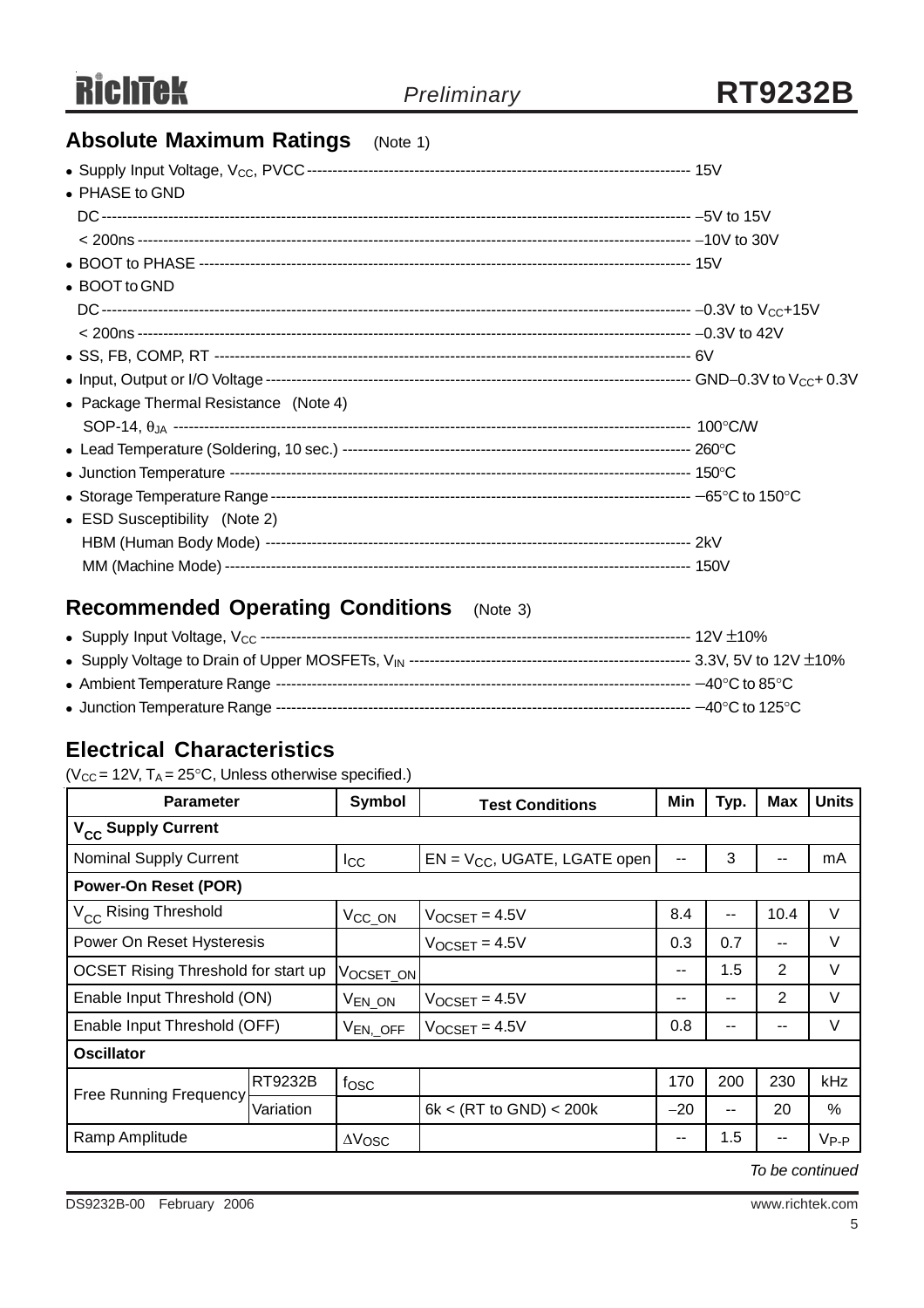**RT9232B**

*Preliminary*

# RichTek

| <b>Parameter</b>                  | <b>Symbol</b> | <b>Test Conditions</b>                                                      | Min            | <b>Typ</b> | <b>Max</b>     | <b>Units</b> |  |  |
|-----------------------------------|---------------|-----------------------------------------------------------------------------|----------------|------------|----------------|--------------|--|--|
| Reference                         |               |                                                                             |                |            |                |              |  |  |
| Error Amplifier Reference Voltage | <b>VREF</b>   |                                                                             | 0.792          | 0.8        | 0.808          | $\vee$       |  |  |
| <b>Error Amplifier</b>            |               |                                                                             |                |            |                |              |  |  |
| DC gain                           |               |                                                                             | $\overline{a}$ | 88         | 44             | dB           |  |  |
| Gain-Bandwidth product            | <b>GBW</b>    |                                                                             | --             | 15         | $\overline{a}$ | <b>MHz</b>   |  |  |
| <b>Slew Rate</b>                  | <b>SR</b>     | COMP=10pF                                                                   | ۰.             | 6          | ۰.             | $V/\mu s$    |  |  |
| <b>Soft Start</b>                 |               |                                                                             |                |            |                |              |  |  |
| <b>External SS Source Current</b> | Iss           |                                                                             | $\overline{7}$ | 10         |                | μA           |  |  |
| <b>PWM Controller Gate Driver</b> |               |                                                                             |                |            |                |              |  |  |
| <b>Upper Drive Source</b>         | $R_{UG\_SC}$  | $V_{\text{BOOT}-\text{PHASE}} = 12V$<br>$V_{\text{BOOT}-\text{UGATE}} = 1V$ | --             | 5.2        | --             | Ω            |  |  |
| <b>Upper Drive Sink</b>           | $R_{UG\_SK}$  | $V_{\text{BOOT}-\text{PHASE}} = 1V$                                         | --             | 2.7        | $\overline{a}$ | Ω            |  |  |
| <b>Lower Drive Source</b>         | $R_{LG\_SC}$  | $V_{\text{PVCC} - \text{LGATE}} = 1V$                                       | $\overline{a}$ | 3.5        | $\overline{a}$ | Ω            |  |  |
| Lower Drive Sink                  | $R_{LG_SK}$   | $V_{LGATE} = 1V$                                                            | $\overline{a}$ | 1.7        | $\overline{a}$ | Ω            |  |  |
| <b>Driving Capability</b>         |               |                                                                             |                |            |                |              |  |  |
| <b>Upper Drive Source</b>         | $I_{UG\_SC}$  | $V_{\text{BOOT}-\text{UGATE}} = 12V$                                        | ۰.             | 1.0        | $\overline{a}$ | A            |  |  |
| <b>Upper Drive Sink</b>           | lug_sk        | $V_{UGATE - PHASE} = 12V$                                                   | $\overline{a}$ | 2.0        | $\overline{a}$ | A            |  |  |
| <b>Lower Drive Source</b>         | $I_{LG\_SC}$  | $V_{\text{PVCC} - \text{LGATE}} = 12V$                                      | $\overline{a}$ | 1.6        | $\overline{a}$ | A            |  |  |
| <b>Lower Drive Sink</b>           | ILG_SK        | $V_{LGATE - GND} = 12V$                                                     | $\overline{a}$ | 3.2        | --             | A            |  |  |
| <b>Protection</b>                 |               |                                                                             |                |            |                |              |  |  |
| <b>OCSET Current Source</b>       | <b>locsET</b> | $V$ <sub>OCSET</sub> = 11.5 $V$                                             | 170            | 200        | 230            | μA           |  |  |
| <b>Under-Voltage Protection</b>   |               | FB Falling                                                                  | 0.5            | 0.6        | 0.7            | V            |  |  |
| Under-Voltage Protection Delay    |               |                                                                             | $\overline{a}$ | 30         | $\overline{a}$ | μS           |  |  |

**Note 1.** Stresses listed as the above "Absolute Maximum Ratings" may cause permanent damage to the device. These are for stress ratings. Functional operation of the device at these or any other conditions beyond those indicated in the operational sections of the specifications is not implied. Exposure to absolute maximum rating conditions for extended periods may remain possibility to affect device reliability.

- **Note 2.** Devices are ESD sensitive. Handling precaution recommended.
- **Note 3.** The device is not guaranteed to function outside its operating conditions.
- **Note 4.** θ<sub>JA</sub> is measured in the natural convection at T<sub>A</sub> = 25°C on a low effective thermal conductivity test board of JEDEC 51-3 thermal measurement standard.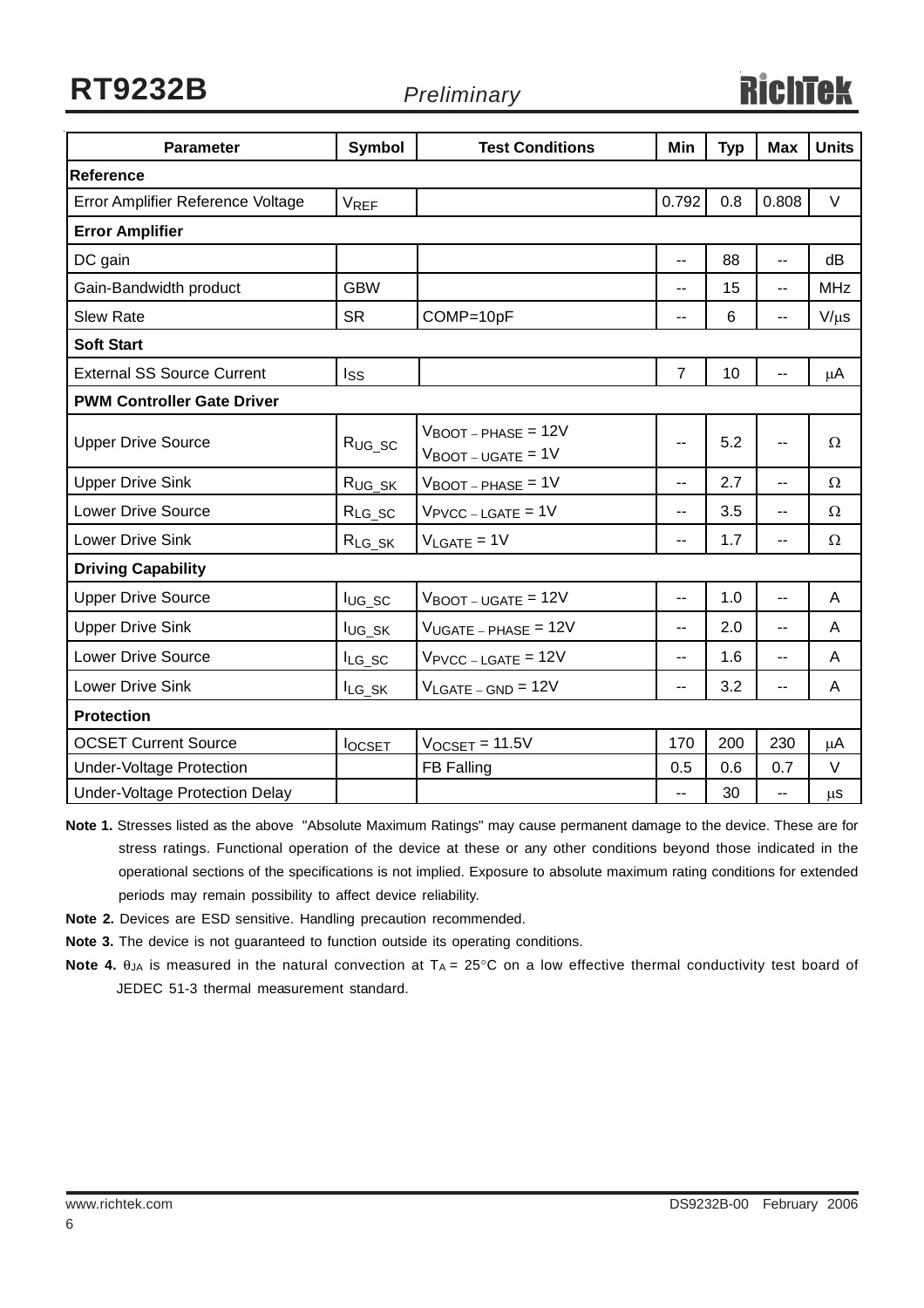# **Typical Operating Characteristics**

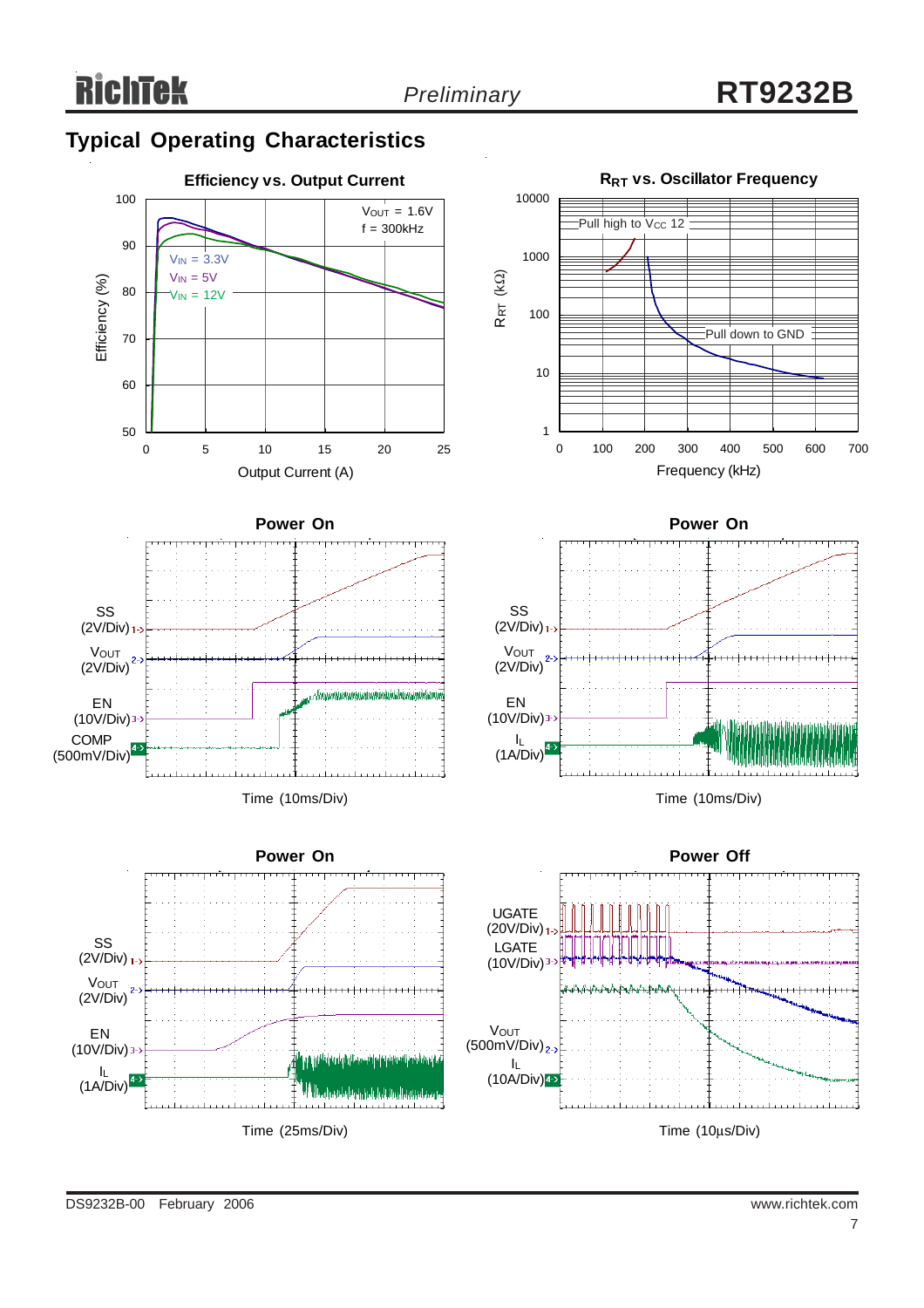

Time (1ms/Div)









Time (25ms/Div)

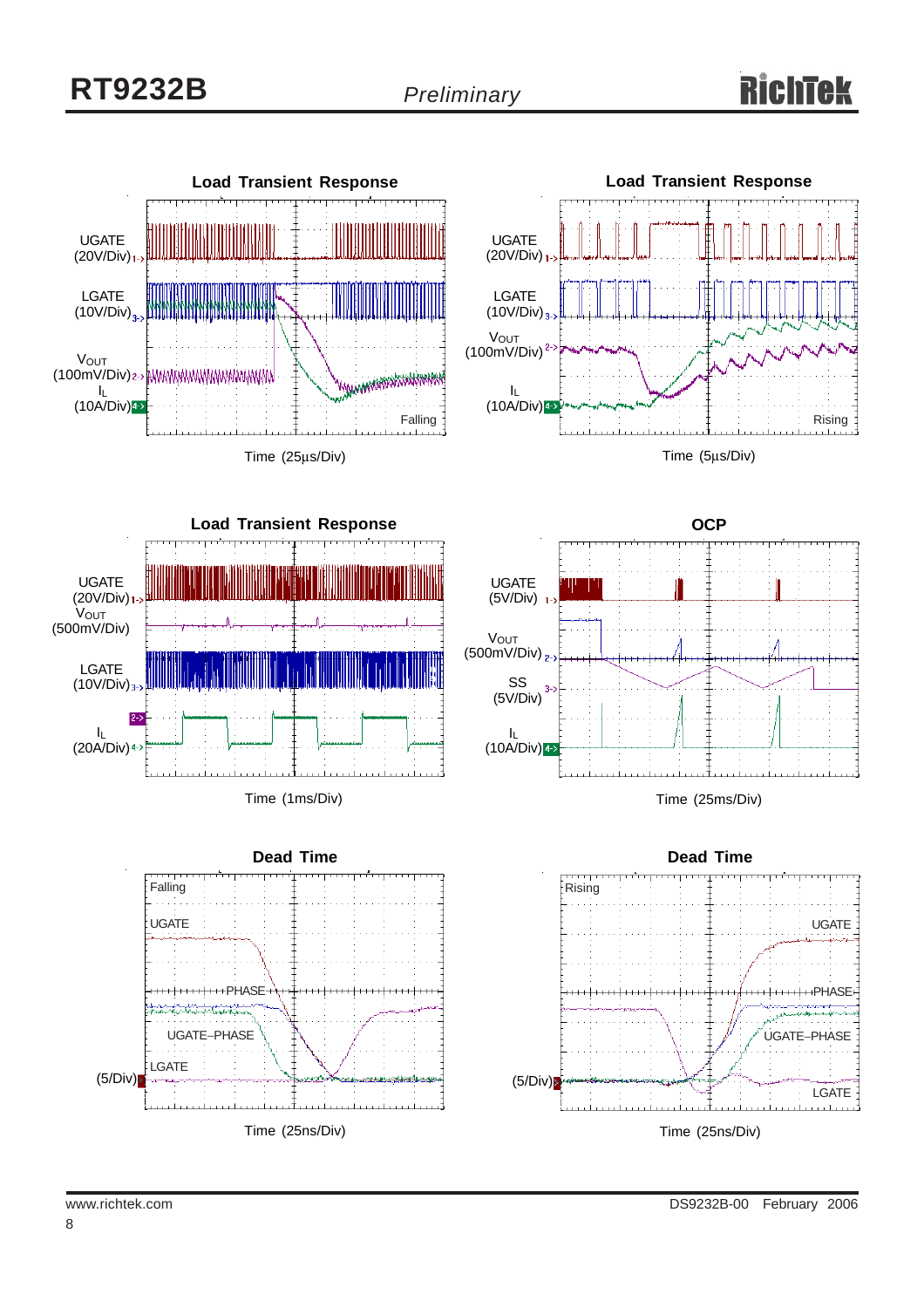# **RichTek**

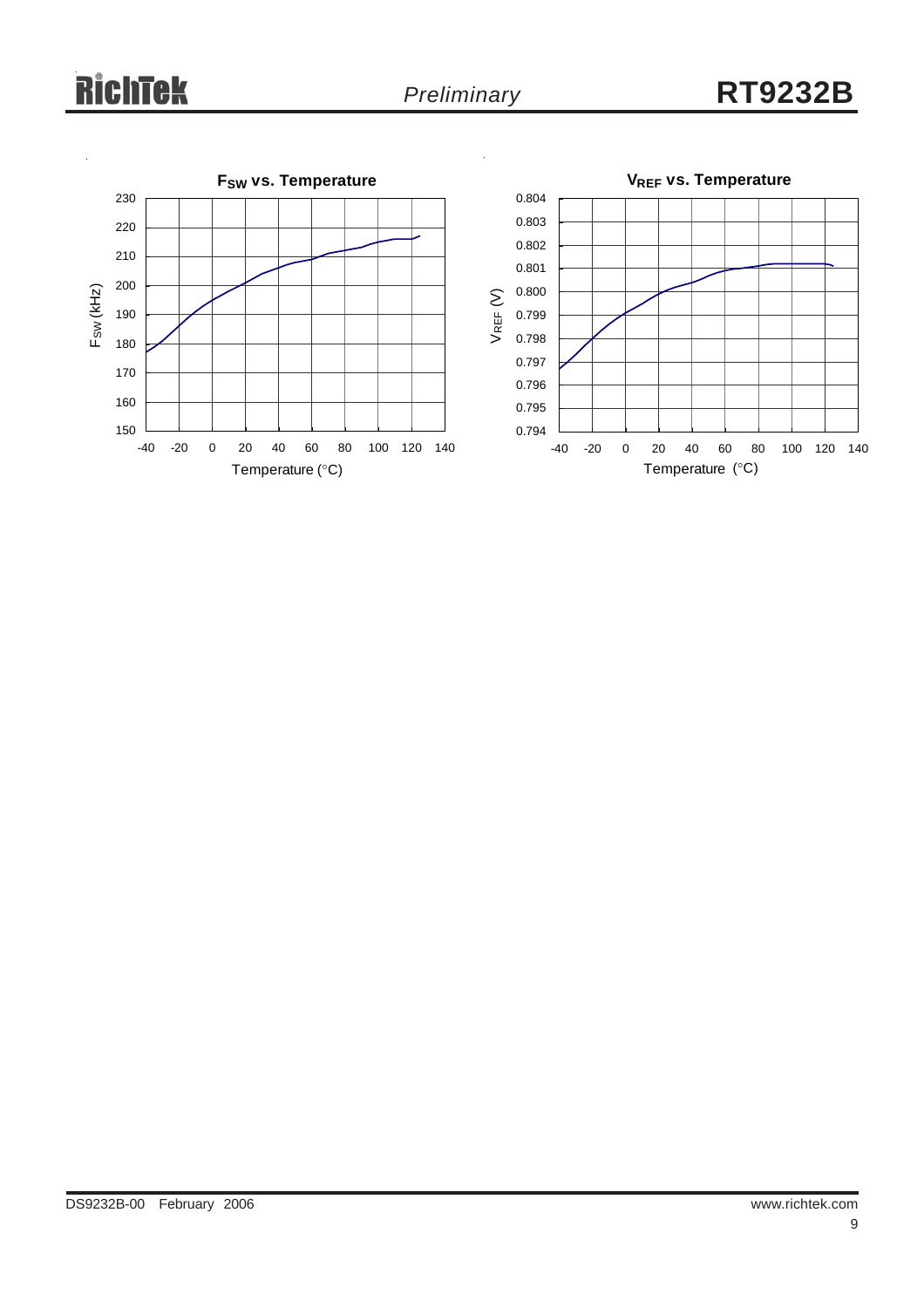# **Application Information**

The RT9232B is a single-phase synchronous buck PWM DC-DC controller designed to drive two N-Channel MOSFETs. It provides a highly accurate, programmable output voltage precisely regulated to low voltage requirement with an internal 0.8V ±1% reference.

### **Initialization**

The RT9232B automatically initiates its softstart cycle only after  $V_{CC}$  and  $V_{IN}$  power and chip enabling signals are ready. There is no special power-on sequence should be took care especially while implement the chip in. The internal Power-On Reset (POR) logic continually monitors the voltage level of input power and enabling pin; in which the IC supply power is monitored via VCC pin and input power  $V_{IN}$  is via OCSET pin. An internal current source with driving capability of 200uA causes a fixed voltage drop across the resistor connecting  $V_{IN}$  to OCSET pin. The RT9232B internal logic will deem the input voltage ready once the voltage of OCSET pin is high than 1.5V. The preferred  $V_{\text{IN}}$  ready level could be set by selecting an appropriate resistor R<sub>OCSET</sub> as :

 ${\sf R}_{\sf SENSE} < \frac{{\sf V}_{\sf IN\_READV} - 1.5 {\sf V}}{200\,\mu{\sf A}}\Omega$ 

Once all voltages of VCC, OCSET, and EN pins ramp higher than the internal specific thresholds. The internal POR logic will initialize the softstart operation then. Moreover, the POR inhibits driver operation while pulling the EN pin low. Transitioning EN pin high after input supply voltages ready to initialize soft-start operation.

# **Soft-Start**

The behavior of RT9232B Soft-Start can be simply described as shown in Figure.1 below; and the Soft-Start can be sliced to several time-frames with specific operation respectively.

### **T0~T1**

The RT9232B initiates the softstart cycle as shown in Figure 1 when POR function is OK. An internal 10uA current source charges an external capacitor on SS pin (Css) to 5V. The softstart function produces an SSE signal that is equal to SS−0.8V. Error Amplifier (EA) and PWM comparator are triple-input devices. The non-inverting input

whichever is smaller dominates the behavior of the devices. During T0~T1, since SS is smaller than the sawtooth valley, the PWM comparator outputs low no matter what the COMP voltage is.

## **T1~T2**

SSE ramps up and dominates the behavior of EA during T1~T2. EA regulates COMP appropriately so that FB ramps up along the SSE curve. The output voltage ramps up accordingly. Thus upper MOSFET turns on at a limited duty and output current overshoot can be reduced.

It is noted that lower MOSFET keeps off before the upper MOSFET starts switching. This method provides smooth start up when there is residual voltage on output capacitors. The output voltage delay time and ramp up time are calculated as Equation (1) and (2) respectively.

$$
T1 - T0 = \frac{0.8V \times C_{SS}}{10 \mu A}
$$
 (s) (1)

$$
T2 - T1 = \frac{0.8V \times C_{SS}}{10 \mu A}
$$
 (s) (2)



Figure 1. Timing diagram of softstart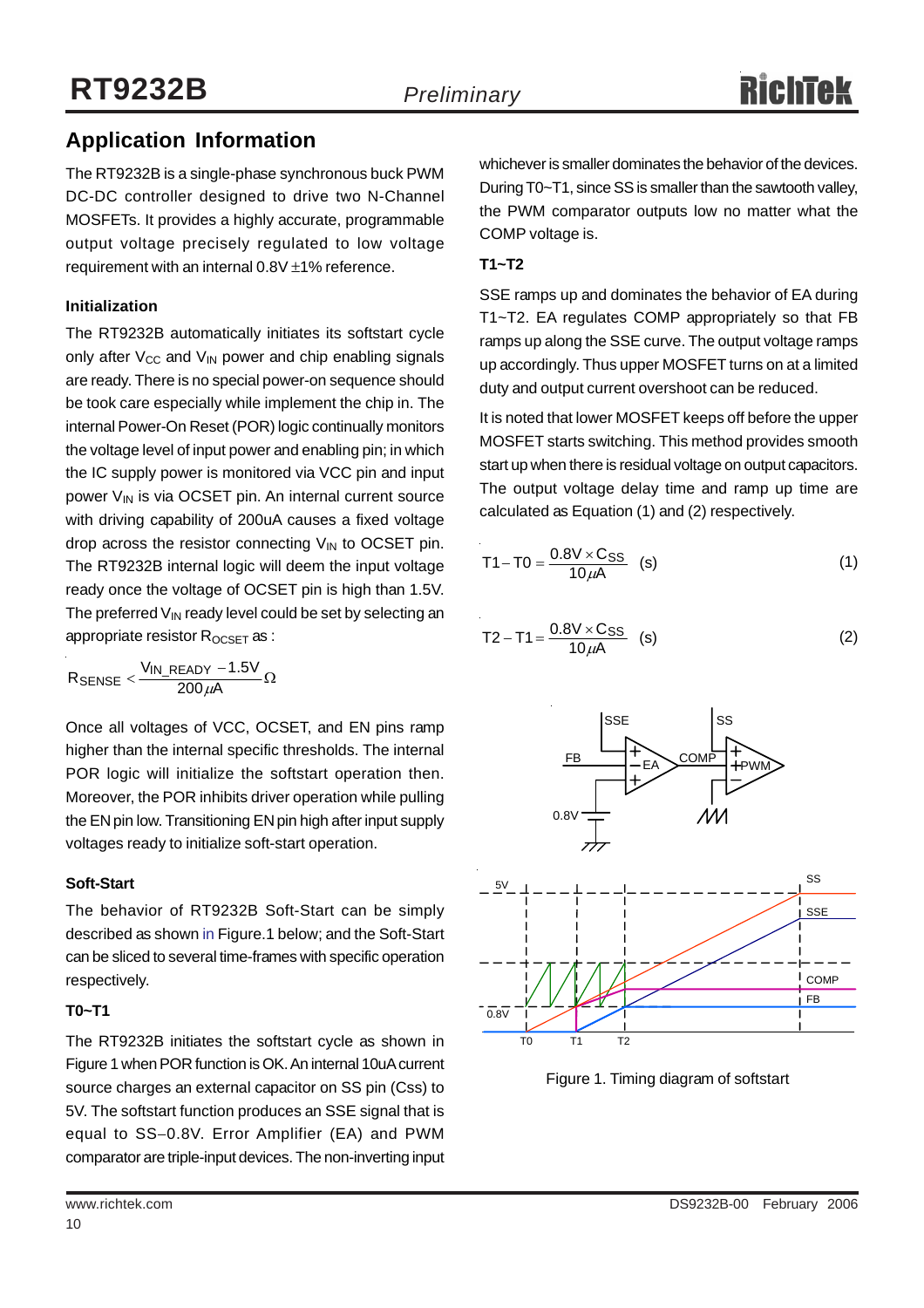#### **Switching Frequency Setting**

The default switching frequency is 200kHz when RT pin left open. A resistor connected  $(R_{RT})$  from RT pin to ground increases the switching frequency as Equation (3).

 $f_{\text{OSC}} = 200 \text{kHz} + \frac{2.9 \times 10^6}{R_{\text{RT}}}$  (3)  $(R_{\text{RT}} \text{ to GND})$ 

Conversely, connecting a pull-up resistor  $(R_{RT})$  from RT pin reduces the switching frequency according to Equation (4)

$$
f_{\text{OSC}} = 200 \text{kHz} - \frac{33 \times 10^6}{R_{\text{RT}}}
$$
 (4)  $(R_{\text{RT}} \text{ to } V_{\text{CC}} = 12 \text{V})$ 

#### **Under Voltage Protection**

The under voltage protection is enabled when the RT9232B is activated and SS voltage is higher than 4V. The UVP function is specified for protecting the converter from an instant output short circuit during normal operation. The RT9232B continuously monitors the output voltage by detecting the voltage on FB pin. The UVP function is triggered and initiates the hiccup cycles when output voltage lower than 75% of designated voltage with a 30us delay.

Hiccup cycle turns off both upper and lower MOSFET first. An internal 10uA current sink discharges the softstart capacitor  $C_{SS}$ . SS pin voltage ramps down linearly. When SS pin voltage touches 0V, hiccup cycle releases and normal softstart cycle takes over. When SS voltage is higher than 4V, the UVP function is enabled again. The hiccup cycle restarts if the output short event still remains. The converter is shutdown permanently after 3 times hiccup and only restarting supply voltages can enable the converter.

Note that triggering the POR function or EN will reset the hiccup counter. Make sure that  $V_{CC}$ , EN and OCSET pin voltages are higher than their respective trip level when output short circuit occurs or the UVP function may not latch up the converter causing permanent damage to the converter.

#### **Component Selection**

Components should be appropriately selected to ensure stable operation, fast transient response, high efficiency, minimum BOM cost and maximum reliability.

#### **Output Inductor Selection**

The selection of output inductor is based on the considerations of efficiency, output power and operating frequency. For a synchronous buck converter, the ripple current of inductor (ΔIL) can be calculated as follows :

$$
\Delta I_{L} = (V_{IN} - V_{OUT}) \times \frac{V_{OUT}}{V_{IN} \times f_{OSC} \times L}
$$
 (5)

Generally, an inductor that limits the ripple current between 20% and 50% of output current is appropriate. Make sure that the output inductor could handle the maximum output current and would not saturate over the operation temperature range.

#### **Output Capacitor Selection**

The output capacitors determine the output ripple voltage  $(\Delta V_{\text{OUT}})$  and the initial voltage drop after a high slew-rate load transient. The selection of output capacitor depends on the output ripple requirement. The output ripple voltage is described as Equation (6).

$$
\Delta V_{OUT} = \Delta I_L \times ESR + \frac{1}{8} \times \frac{V_{OUT}}{f_{OSC}^2 \times L \times C_{OUT}} (1 - D)
$$
 (6)

For electrolytic capacitor application, typically 90~95% of the output voltage ripple is contributed by the ESR of output capacitors. Paralleling lower ESR ceramic capacitor with the bulk capacitors could dramatically reduce the equivalent ESR and consequently the ripple voltage.

#### **Input Capacitor Selection**

Use mixed types of input bypass capacitors to control the input voltage ripple and switching voltage spike across the MOSFETs. The buck converter draws pulsewise current from the input capacitor during the on time of upper MOSFET. The RMS value of ripple current flowing through the input capacitor is described as :

$$
I_{IN(RMS)} = I_{OUT} \times \sqrt{D \times (1 - D)}
$$
 (7)

The input bulk capacitor must be cable of handling this ripple current. Sometime, for higher efficiency the low ESR capacitor is necessarily. Appropriate high frequency ceramic capacitors physically near the MOSFETs effectively reduce the switching voltage spikes.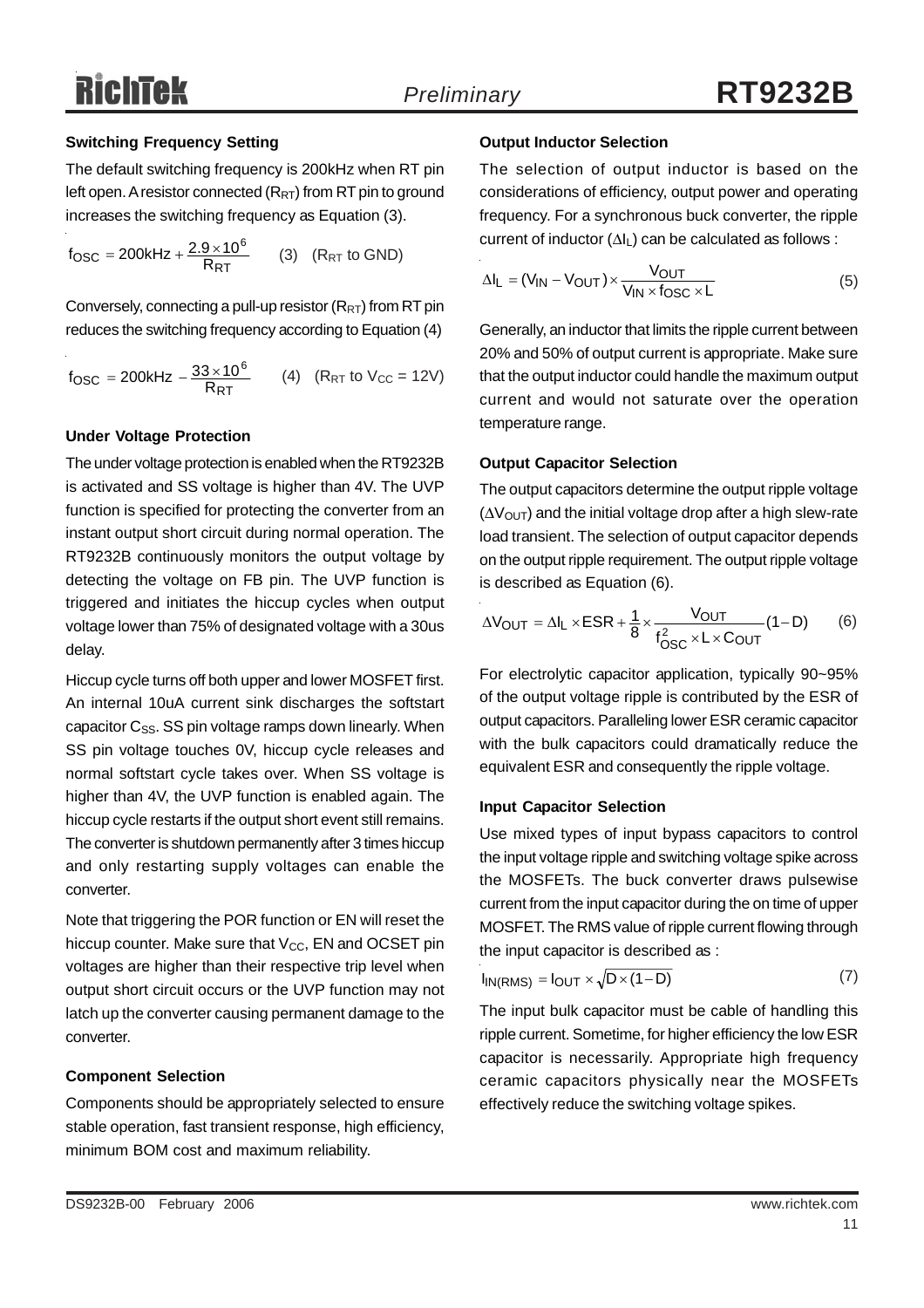### **MOSFET Selection**

The selection of MOSFETs is based upon the considerations of R<sub>DS(ON)</sub>, gate driving requirements, and thermal management requirements. The power loss of upper MOSFET consists of conduction loss and switching loss and is expressed as :

 $P_{UPPER} = P_{COND\_UPPER} + P_{SW\_UPPER}$  (8)

 $= I^2$ OUT  $\times R_{DS(ON)} \times D + \frac{1}{2} I_{OUT}$ 

 $\times$  V<sub>IN</sub>  $\times$  (Trise + T<sub>FALL</sub>)  $\times$  fosc

where  $T_{RISE}$  and  $T_{FALL}$  are rising and falling time of  $V_{DS}$  of upper MOSFET respectively.  $R_{DS(ON)}$  and  $Q_G$  should be simultaneously considered to minimize power loss of upper MOSFET.

The power loss of lower MOSFET consists of conduction loss, reverse recovery loss of body diode, and conduction loss of body diode and is expressed as :

 $P_{LOWER} = P_{COND\_LOWER} + P_{RR} + P_{DIODE}$  (9)

 $=$   $I^2$ OUT  $\times$  R<sub>DS(ON)</sub>  $\times$  (1 - D) + Q<sub>RR</sub>  $\times$  V<sub>IN</sub>  $\times$  f<sub>OSC</sub>

 $+\frac{1}{2}$ lout × V<sub>F</sub> × T<sub>DIODE</sub> × fosc

where  $T_{DIODE}$  is the conducting time of lower body diode.

Special control scheme is adopted to minimize body diode conducting time. As a result, the  $R_{DS(ON)}$  loss dominates the power loss of lower MOSFET. Use MOSFET with adequate  $R_{DS(ON)}$  to minimize power loss and satisfy thermal requirements.

### **Feedback Compensation**

Figure 2 highlights the voltage-mode control loop for a synchronous buck converter. Figure 3 shows the corresponding Bode plot. The output voltage  $(V<sub>OUT</sub>)$  is regulated to the reference voltage. The error amplifier EA output (COMP) is compared with the oscillator (OSC) sawtooth wave to provide a pulse-width modulated (PWM) wave with an amplitude of  $V_{IN}$  at the PHASE node. The PWM wave is smoothed by the output filter (L and  $C_{\text{OUT}}$ ).

The modulator transfer function is the small-signal transfer function of  $V_{\text{OUT}}$ /COMP. This function is dominated by a DC gain and the output filter (L and  $C<sub>OUT</sub>$ ), with a double pole break frequency at  $F_{P\text{ LC}}$  and a zero at  $F_{Z\text{ ESR}}$ . The DC gain of the modulator is simply the input voltage  $(V_{\text{IN}})$ divided by the peak-to-peak oscillator voltage  $\Delta V_{\infty}$ .

OUT P\_LC =  $\frac{1}{2\pi\sqrt{LC}}$  $F_{P\_LC} = \frac{1}{2\pi\sqrt{LC}}$ 

Equation (10) and (11) respectively.

$$
F_{Z\_ESR} = \frac{1}{2\pi \times ESR \times C_{OUT}} \tag{11}
$$

The break frequency  $F_{LC}$  and  $F_{ESR}$  are expressed as

 $\frac{1}{\sqrt{1-\frac{1}{\sqrt{1-\frac{1}{\sqrt{1-\frac{1}{\sqrt{1-\frac{1}{\sqrt{1-\frac{1}{\sqrt{1-\frac{1}{\sqrt{1-\frac{1}{\sqrt{1-\frac{1}{\sqrt{1-\frac{1}{\sqrt{1-\frac{1}{\sqrt{1-\frac{1}{\sqrt{1-\frac{1}{\sqrt{1-\frac{1}{\sqrt{1-\frac{1}{\sqrt{1-\frac{1}{\sqrt{1-\frac{1}{\sqrt{1-\frac{1}{\sqrt{1-\frac{1}{\sqrt{1-\frac{1}{\sqrt{1-\frac{1}{\sqrt{1-\frac{1}{\sqrt{1-\frac{1}{\sqrt{1-\frac{1}{\sqrt{1-\frac{1$ 

The compensation network consists of the error amplifier EA and the impedance networks  $Z_{IN}$  and  $Z_{FB}$ . The goal of the compensation network is to provide a closed loop transfer function with the highest DC gain, the highest 0dB crossing frequency  $(F_C)$  and adequate phase margin. Typically,  $F_C$  in range  $1/5 \sim 1/10$  of switching frequency is adequate. The higher  $F_C$  is, the faster dynamic response is. A phase margin in the range of 45°C~ 60°C is desirable.

The equations below relate the compensation network's poles, zeros and gain to the components (R1, R2, R3, C1, C2, and C3) in Figure 2.

$$
F_{Z1} = \frac{1}{2\pi \times R2 \times C1}
$$
 (12)

$$
F_{Z2} = \frac{1}{2\pi \times (R1 + R3) \times C3}
$$
 (13)

$$
F_{P1} = \frac{1}{2\pi \times R2 \times \frac{C1 \times C2}{C1 + C2}}
$$
 (14)

$$
F_{P2} = \frac{1}{2\pi \times R3 \times C3}
$$
 (15)



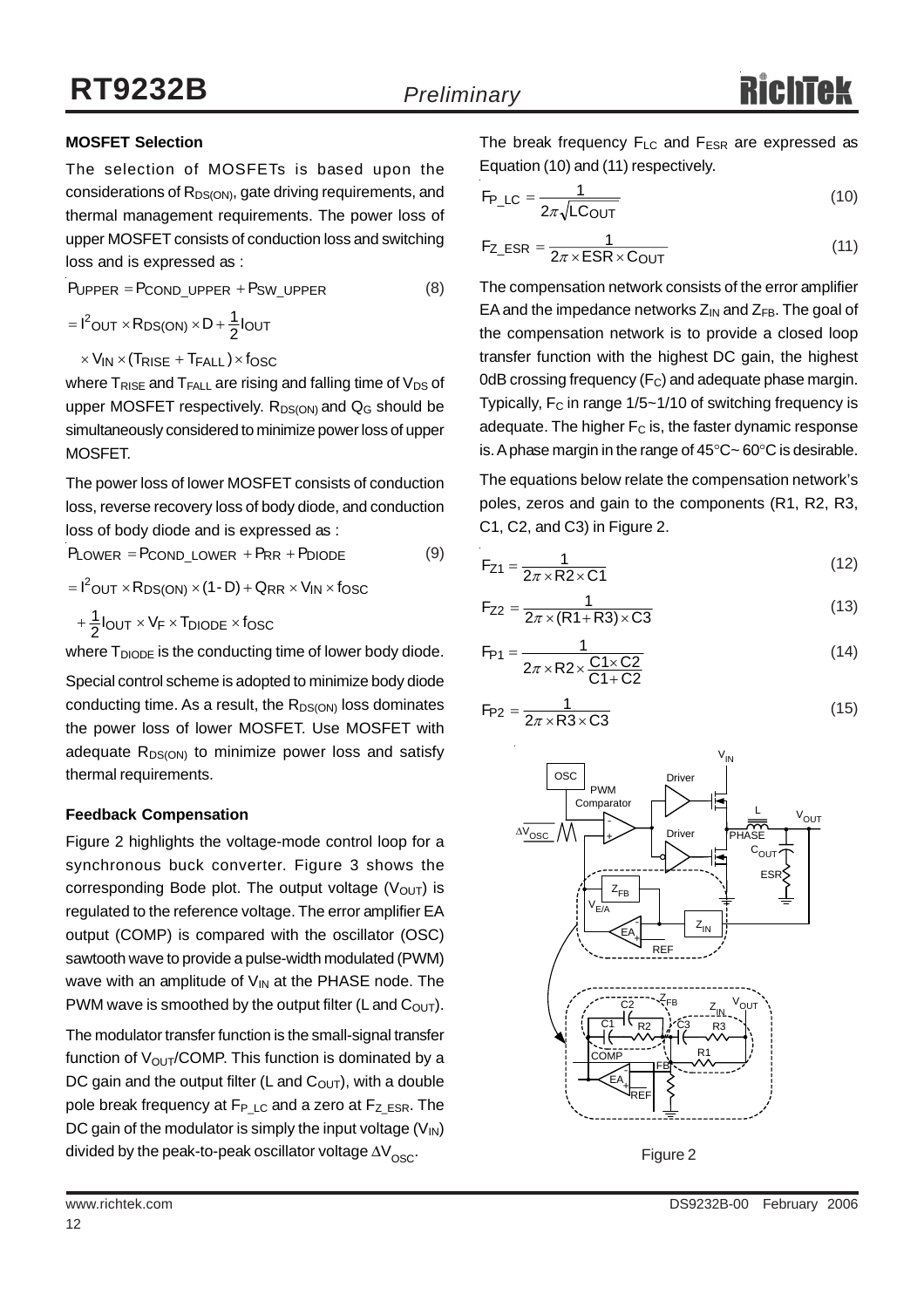# Ricl



Figure 3

#### **Feedback Loop Design Procedure**

Use these guidelines for locating the poles and zeros of the compensation network :

- 1. Pick Gain (R2/R1) for desired 0dB crossing frequency  $(F<sub>C</sub>)$ .
- 2. Place  $1^{ST}$  zero  $F_{Z1}$  below modulator's double pole  $F_{LC}$  $(-75\% \text{ F}_{LC})$ .
- 3. Place  $2^{ND}$  zero  $F_{Z2}$  at modulator's double pole  $F_{LC}$ .
- 4. Place  $1^{ST}$  pole  $F_{Z1}$  at the ESR zero  $F_{Z|ESR}$ .
- 5. Place  $2^{ND}$  pole  $F_{Z2}$  at half the switching frequency.
- 6. Check gain against error amplifier's open-loop gain.
- 7. Pick  $R_{FB}$  for desired output voltage.
- 8. Estimate phase margin and repeat if necessary.

### **Layout Consideration**

Layout is very important in high frequency switching converter design. If designed improperly, the PCB could radiate excessive noise and contribute to the converter instability. First, place the PWM power stage components. Mount all the power components and connections in the top layer with wide copper areas. The MOSFETs of Buck, inductor, and output capacitor should be as close to each other as possible. This can reduce the radiation of EMI due to the high frequency current loop. If the output capacitors are placed in parallel to reduce the ESR of capacitor, equal sharing ripple current should be considered. Place the input capacitor directly to the drain

of high-side MOSFET. The MOSFETs of linear regulator should have wide pad to dissipate the heat. In multilayer PCB, use one layer as power ground and have a separate control signal ground as the reference of the all signal. To avoid the signal ground is effect by noise and have best load regulation, it should be connected to the ground terminal of output. Furthermore, follows below guidelines can get better performance of IC :

- (1). The IC needs a bypassing ceramic capacitor as a R-C filter to isolate the pulse current from power stage and supply to IC, so the ceramic capacitor should be placed adjacent to the IC.
- (2). Place the high frequency ceramic decoupling close to the power MOSFETs.
- (3). The feedback part should be placed as close to IC as possible and keep away from the inductor and all noise sources.
- (4). The components of bootstraps should be closed to each other and close to MOSFETs.
- (5).The PCB trace from Ug and Lg of controller to MOSFETs should be as short as possible and can carry 1A peak current.
- (6). Place all of the components as close to IC as possible.